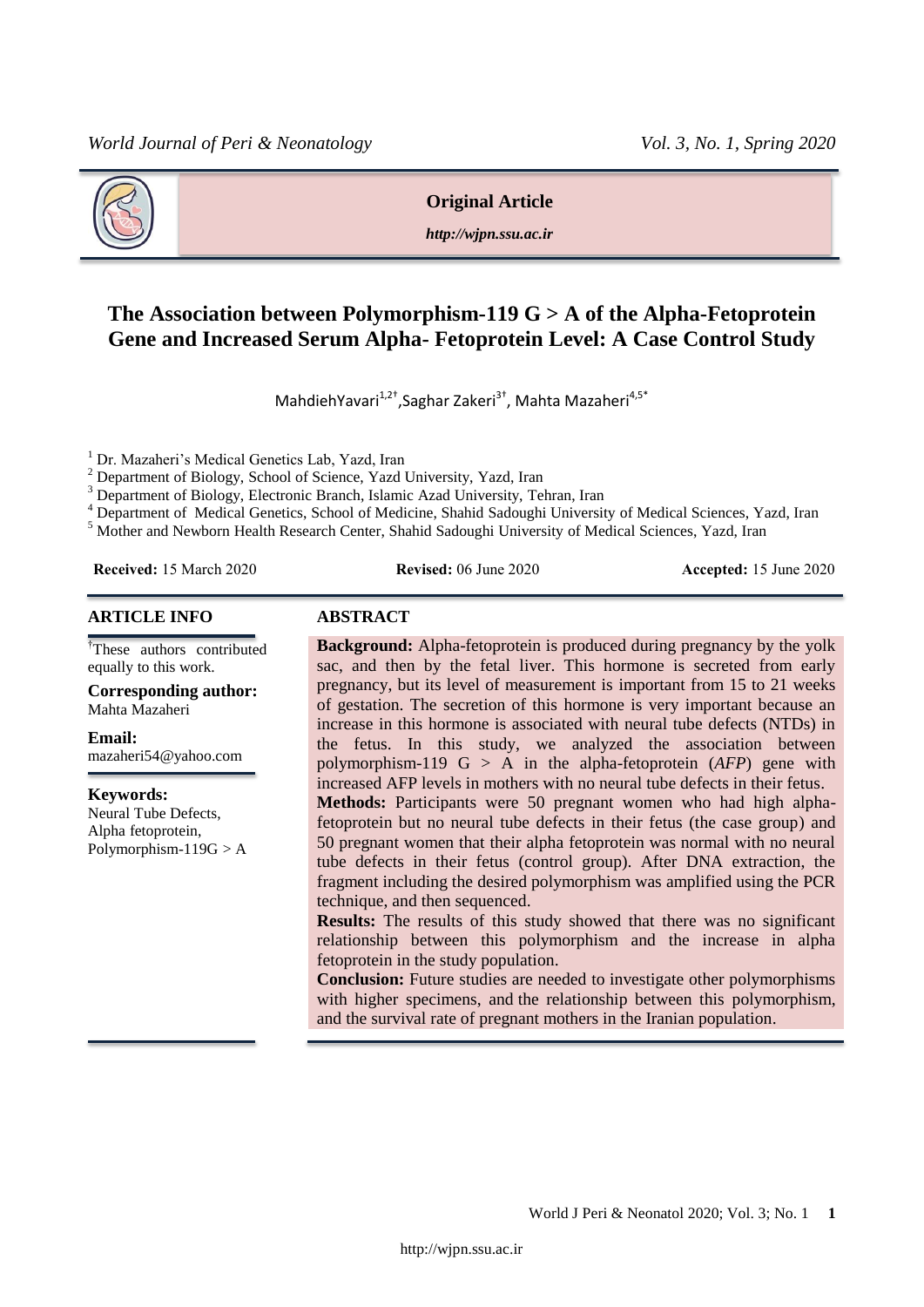## **Introduction**

Teural tube formation is an embryonic process that can be divided into two stages. The first stage is done in three **the formation** is an embryonic process that can be divided into two stages. The first stage is done in three to four weeks of pregnancy. In this stage, the brain is formed and in the second stage, distal sacral regions are formed.

Disorders during this period lead to the neural tube not closing completely or partially in the fetus.<sup>1,2</sup> Impaired neural tube closure happens during embryonic period. These disorders occur in the first month of pregnancy. The nerve plate and its coverings fail to connect to each other properly about 27 days of pregnancy. The most frequent types are spina bifida and encephalocel. Positive family history increases the risk of NTDs.<sup>3</sup>

Alpha-fetoprotein is a peptidoglycoprotein composed of 591 amino acids and has a molecular weight of 70,000 Daltons, which is genetically and structurally similar to human albumin. Both proteins are encoded by a gene on chromosome 4. This protein is produced during the pregnancy by the yolk sac, and then by the fetal liver. This hormone is secreted since early pregnancy, but its serum level is important from 15 to 21 weeks of gestation.<sup>4</sup> The secretion of this hormone is very important because an increase in this hormone is associated with neural tube defects in the fetus. In some pregnant women, the level of this hormone rises, but their anomaly sonography is normal, and there is no defect in the neural tube of their fetus.<sup>5</sup> Serum AFP level measurement is a part of the pregnancy screening tests. AFP reaches its maximum level up to one-third of fetal serum proteins in the second trimester of pregnancy.<sup>6</sup> Liver production of AFP is almost constant until 30 weeks of gestation and then it decreases.<sup>4</sup>

A severely enhanced Multiple of the Median (MoM) of  $> 1.7$  is also considered as

strong hint on sonographically detectable fetal malformations. 7

The AFP -119 G > A  $(rs587776861)$ polymorphism had previously been studied in a population based study which there was no significant association between elevated AFP levels and NTDs. The present study investigated the association between the polymorphism  $-119$  G  $> A$  at the AFP gene and NTDs in the Iranian pregnant mothers.

## **Materials and Methods**

*Patients:* We enrolled 50 pregnant women with an average age of  $29.8 \pm 5.98$  years who had high AFP (the case group) and 50 pregnant women with an average age of  $31.4 \pm 4.28$  years that their AFP was normal (control group) referred to Dr. Mazaheri Medical Genetics Center, Yazd, Iran. None of them had NTDs in their fetus. The mean level of alpha fetoprotein was  $1.1 \pm 0.43$  MOM and  $3.3 \pm 0.59$  MOM in case and control group, respectively.

*Genetic analysis of AFP polymorphism:* After justifying and ensuring the confidentiality of the information and obtaining written consent, for analyzing the AFP polymorphisms, genomic DNA was isolated from blood extracted DNA by FavorPrep Blood Genomic DNA Extraction Mini Kit and stored at -20°C. Two primers were used for genetic screening of polymorphisms in the AFP. The primers of the AFP gene, F1-AFP, and R1-AFP (Table 1) were then designed with Pre-primer software as well as the UCSC website. The specificity of the primers was assayed by 'BLAST' program at [http://www.ncbi.nlm.nih.gov/blast.](http://www.ncbi.nlm.nih.gov/blast)

PCR was performed in a total volume of 50 mL containing 150 ng of template DNA, 10 pmol of each primers12.5µl PCR Master Mix (Yekta Tajhiz Azma Co., Tehran, Iran).

**Table 1.** Primers used for AFP gene, polymorphism -119 G > A

|               | <b>Table 1.</b> Finners ascultor the gene, polymorphism $112 \text{ O} \leq 11$ |                                |        |  |  |
|---------------|---------------------------------------------------------------------------------|--------------------------------|--------|--|--|
| <b>Number</b> | <b>Name</b>                                                                     | Sequence $(5' \rightarrow 3')$ | Length |  |  |
|               | $F1-AFP$                                                                        | GATGAAGAGTCTGAATTGGT           | 20     |  |  |
|               | $R1-AFP$                                                                        | TGAGGGAGTTATGTGAAGG            | 19     |  |  |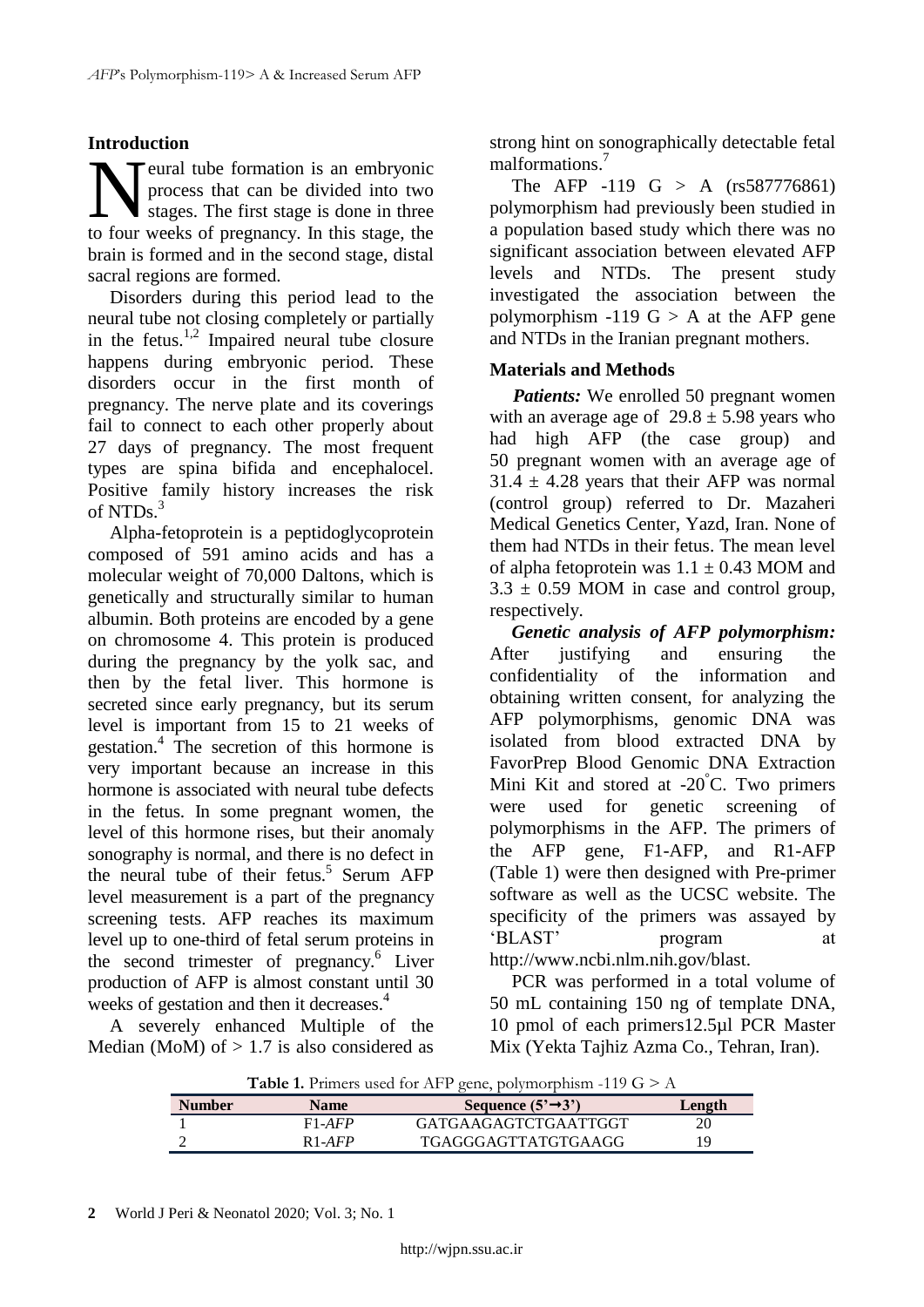PCR amplification was carried out at 95°C for 5 min, followed by denaturation at  $95^{\circ}$ C for 1 min, annealing at  $60^{\circ}$ C 1 min and extension at  $72^{\circ}$ C for 1 min (32 cycles) followed by a final extension for 5 min. The PCR products were electrophoresed on a 1.5% Agarose gel (Figure 1). PCR products were purified with ExoSAP followed by bidirectional sequencing with the BigDye Terminator v1.1 Cycle Sequencing kit on an ABI3130XL Genetic Analyzer.



**Figure 1.** PCR product electrophoresis image examples

### **Results**

In this case-control study, we evaluated the polymorphism  $-119 G > A$  in the *AFP* gene in 50 pregnant women with high alpha-fetoprotein levels without NTDs in their fetus.

The allelic frequencies of *AFP* gene polymorphisms in patients and healthy women are shown in Table 2.

**Table 2.** Comparison table of allele frequencies

| <b>Name</b> | G<br><b>Allel</b> | A<br><b>Allel</b> | <b>Total</b> | <b>Significant</b><br>relationship |
|-------------|-------------------|-------------------|--------------|------------------------------------|
| Case        | 100               |                   | 100          | P value $> 0.05$                   |
| Control     | 100               |                   | 100          |                                    |

The participants were investigated for - 119G > A with Sanger sequencing. The sequences were analyzed with the FinchTV\_1\_4\_0 software (Figure 2).



**Figure 2.** Part of the sequence of blue samples examined is the possible area of mutation

The result showed that none of the mothers in case and control groups had the mutant allele. Moreover, there was no significant association between the polymorphism and an increased level of alpha fetoprotein in the female population.

### **Discussion**

In this case-control study, polymorphism -119  $G > A$  in the alpha-fetoprotein gene was studied in 50 pregnant women who had high serum levels of alpha-fetoprotein and 50 pregnant women with normal levels of alpha-fetoprotein. Studies have shown that in the second trimester screening for a pregnant woman (i.e. 15 weeks), if serum alphafetoprotein level was high, the woman would be in the high-risk group and her fetus might have a neural tube defect.

The *AFP* gene is located on chromosome 4 in q11-13 region. <sup>8</sup> Regarding AFP, the upstream of the 5 *AFP* gene is very important in gene transcription regulation because it contains three elements (amplifiers, promoters, and insulator) that regulate the exact transcription of the *AFP* gene. Two transcription factors involved in regulating the *AFP* gene are hepatic nuclear factor (HNF-1) and non-tissue factor (NF-1).<sup>9</sup> <sup>9</sup> HNF-1 activates and stimulates the *AFP* gene. 10 However, NF-1 in high concentrations of AFP suppresses gene activity and increases AFP levels in low concentrations.<sup>11</sup> Studies have shown that there are two specific points in the HNF-1 binding sites of the *AFP* gene promoter where the mutations increase gene transcription and AFP levels. These mutations include -55  $C > A$  at the proximal HNF-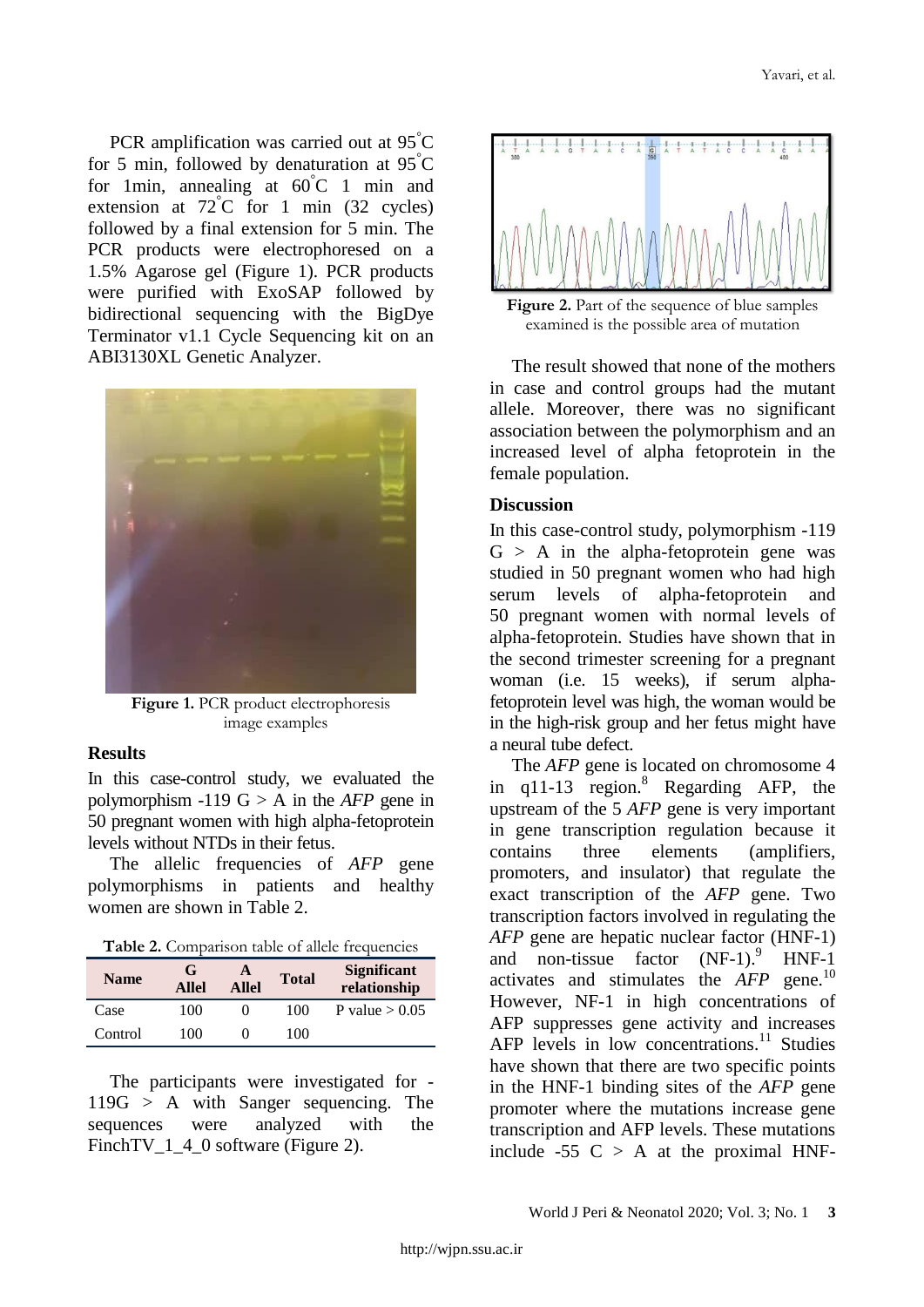1 junction and an -119  $G > A$  substitution at the HNF-1 distal junction. <sup>12</sup> Mutations in this site increase HNF-1 binding, resulting in increased transcription of the *AFP* gene and increased AFP levels. Interestingly, the HNF-1 site partially overlaps the detection site for the NF-1. <sup>13</sup> Therefore the increase in the HNF-1 will reduce NF-1 binding and increase AFP levels. In short, mutations in two points increase *AFP* gene transcription and an increase in AFP levels.<sup>9</sup>

Studies show that there is little evidence on the increase in alpha fetoprotein. Genetics and different disorders may increase AFP levels. Non-hepatic disorders and hepatic disorders can increase AFP levels. In benign breast disease, peptic ulcer disease and chronic lung disease, liver cirrhosis, acute and chronic hepatitis, and drug-induced liver damage, serum AFP levels may also increase due to hepatic regeneration, as the AFP is synthesized by the growing liver.<sup>14</sup> Various studies have shown that serum AFP level increases in malignancies such as hepatoblastoma, testicular cancer, patients with germ cell tumors, pancreatic cancer, gastric cancer, colorectal cancer, lung cancer, and patients with hepatic carcinoma.

Several studies have shown that urinary disorders are among the conditions that can increase AFP levels  $14$ . The reason of such a wide variety of serum AFP levels is still unknown. Some of the known etiological causes of elevated maternal serum alphafetoprotein include: errors in calculating gestational age, multiple pregnancies, fetal anterior abdominal wall defects, intrauterine fetal death (IUFD), renal anomalies and NTDs. 14

# **Conclusion**

In summary, the results of this study showed that there was no significant relationship between this polymorphism and the increase in alpha fetoprotein in the study population. Further studies are needed to investigate other polymorphisms with higher specimens, and the relationship between this polymorphism, and the survival rate of pregnant mothers in the Iranian population.

# **Conflict of Interests**

Authors have no conflict of interests.

## **Acknowledgments**

The authors would like to thank the participants for their cooperation in this study.

**How to Cite:** Yavari M, Zakeri S, Mazaheri M. The Association between Polymorphism-119 G > A of the Alpha-Fetoprotein Gene and Increased Serum Alpha- Fetoprotein Level: A Case Control Study. World J Peri & Neonatol 2020; 3(1): 1-5. DOI: 10.18502/wjpn.v3i1.5059

# **References**

- 1. Pitkin RM. Folate and neural tube defects. Am J Clin Nutr 2007; 85(1): 285S-8S.
- 2. Craig WY, Roberson M, Palomaki GE, Shackleton CH, Marcos J, Haddow JE. Prevalence of steroid sulfatase deficiency in California according to race and ethnicity. Prenatal diagnosis 2010; 30(9): 893-8.
- 3. Van Dyke DL, Milunsky A. Amniotic fluid constituents, cell culture, and neural tube defects. In: [Milunsky](https://onlinelibrary.wiley.com/action/doSearch?ContribAuthorStored=Milunsky%2C+Aubrey) A, [Milunsky](https://onlinelibrary.wiley.com/action/doSearch?ContribAuthorStored=Milunsky%2C+Jeff+M) JM. Genetic disorders and the Fetus. [Hoboken,](https://www.google.com/search?client=firefox-b-d&sxsrf=ALeKk03TMDesxBa0CjqE63jM5U3V-WOKUg:1606816024236&q=Hoboken&stick=H4sIAAAAAAAAAOPgE-LUz9U3MMotLypT4gAxK_LMk7S0spOt9POL0hPzMqsSSzLz81A4VhmpiSmFpYlFJalFxYtY2T3yk_KzU_N2sDICAC-vG35QAAAA&sa=X&ved=2ahUKEwjC7d-SwKztAhW9URUIHUxDDOYQmxMoATAiegQIKRAD) NJ: Wiley Online Library; 2015. p. 98-177.
- 4. Gitlin D, Perricelli A, Gitlin GM. Synthesis of AFP by liver, yolk sac and intestinal tract of the human concepts. Cancer Res 1972; 32(5): 970-2.
- 5. Norgaard‐Pedersen B, Bagger P, Bang J, Fischer‐Rasmussen W, Gad C, Hasch E, et al. Maternal serum alpha phetoprotein screening for fetal malformations in 28062 pregnancies: A four‐year experience from a low‐risk area. AOGS 1985; 64(6): 511-4.
- 6. Sharony R, Dayan D, Kidron D, Manor M, Berkovitz A, Biron-Shental T, et al. Is the ratio of maternal serum to amniotic fluid AFP superior to serum levels as a predictor of pregnancy complications? Arch Gynecol Obstet 2016; 293(4): 767-70.
- 7. Robbin M, Filly RA, Fell S, Goldstein RB, Callen PW, Goldberg JD, Golbus MS. Elevated levels of amniotic fluid alphafetoprotein: sonographic evaluation. Radiology 1993; 188(1): 165-9.

**<sup>4</sup>** World J Peri & Neonatol 2020; Vol. 3; No. 1